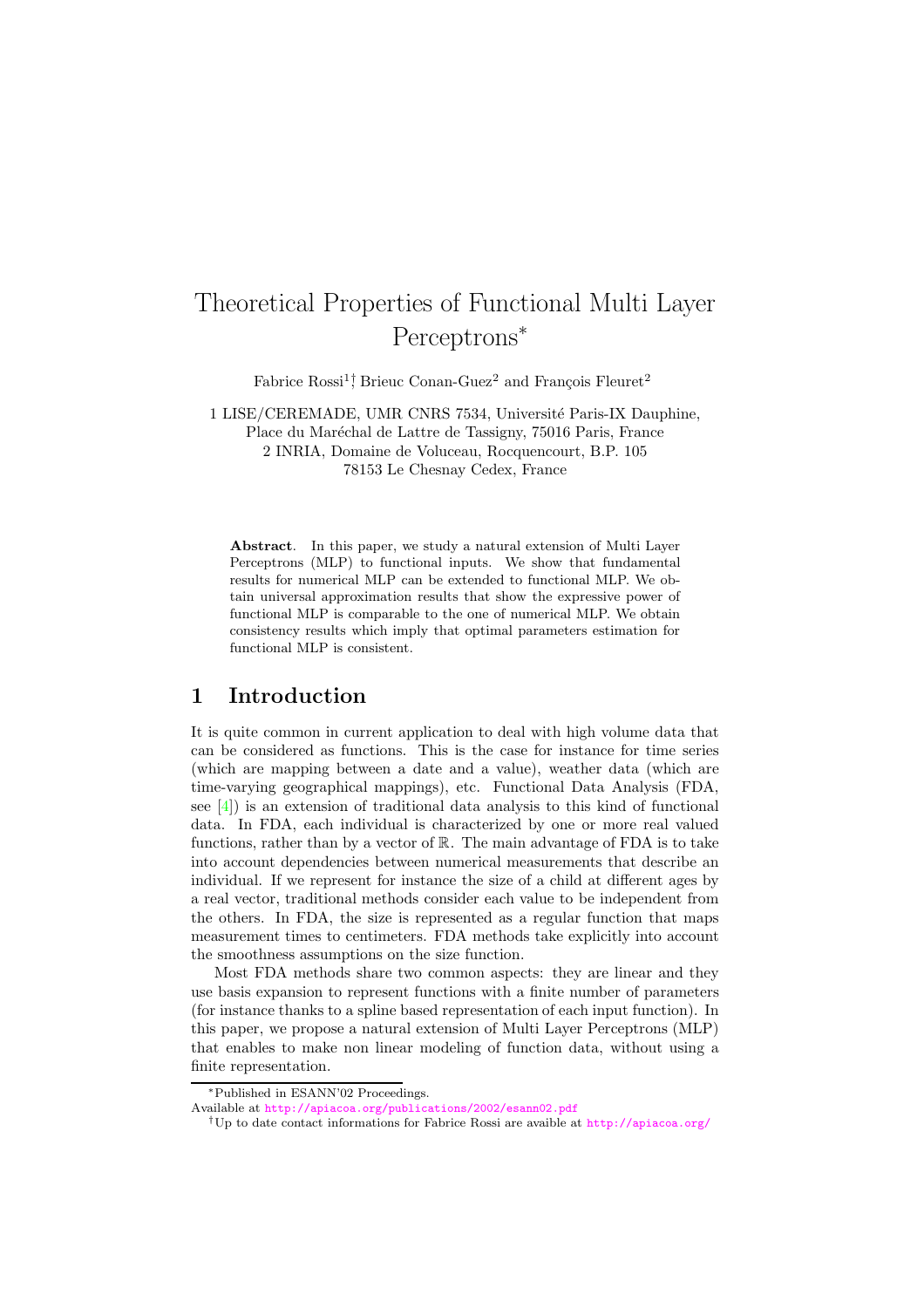## 2 Functional Multi Layer Perceptrons

#### 2.1 From numerical neurons to functional neurons

A n inputs MLP neuron is built thanks to a non linear activation function T (from  $\mathbb R$  to  $\mathbb R$ ), a numerical threshold b and connection weights, i.e. a vector  $w \in \mathbb{R}^n$ . Such a neuron maps an input vector  $x \in \mathbb{R}^n$  to  $T(b + wx)$ , where  $wx$  is the scalar product of w and x, and can be seen as the image of x by the linear form defined by w.

As was already mentioned and studied in [\[7\]](#page-5-1), there is no reason to limit neurons to finite dimensional inputs, as long as we consider  $w$  as a general linear form. Indeed, if  $E$  is a vectorial space and  $E^*$  its dual, we can define a neuron that maps elements of  $E$  to real numbers, thanks to an activation function  $T$ , a numerical threshold  $b$  and a "weight form", i.e. an element  $w$  of  $E^*$ . Such a neuron maps an input vector  $x \in E$  to  $T(b + w(x)) \in \mathbb{R}$ .

This very general approach, which makes no assumption on the dimension of  $E$ , has been fruitful to prove very broad approximation results in [\[7\]](#page-5-1). The main drawback of the proposed model is that it relies on (approximate) manipulation of linear forms on an arbitrary vectorial space, which is not easy in general. That's why we specialize the model to functional spaces as follows.

We denote  $\mu$  a finite positive Borel measure on  $\mathbb{R}^n$  (the rational for using such a measure will be explained in section [4\)](#page-3-0), and  $L^p(\mu)$  the space of measurable functions from  $\mathbb{R}^n$  to  $\mathbb R$  such that  $\int |f|^p d\mu < \infty$ . Then we can define a neuron that maps elements of  $L^p(\mu)$  to  $\mathbb R$  thanks to an activation function T, a numerical threshold b and a weight function, i.e. a function  $w \in L^q(\mu)$  (where q is the conjugate exponent of  $p$ ). Such a neuron maps an input function  $g$  to  $T(b + \int wg \, d\mu) \in \mathbb{R}.$ 

#### 2.2 Functional MLP

As a functional neuron give a numerical output, we can define a functional MLP by combining numerical neurons with functional neurons. The first hidden layer of the network consists exclusively in functional neurons, whereas subsequent layers are constructed exclusively with numerical neurons. For instance an one hidden layer functional MLP with real output computes the following function:

$$
H(g) = \sum_{i=1}^{k} a_i T\left(b_i + \int w_i g \, d\mu\right), \tag{1}
$$

where  $w_i$  are functions of the functional weight space.

# 3 Universal approximation

The practical usefulness of MLP is directly related to one of their most important properties: they are universal approximators  $(e.g. [3])$  $(e.g. [3])$  $(e.g. [3])$ . M. Stinchcombe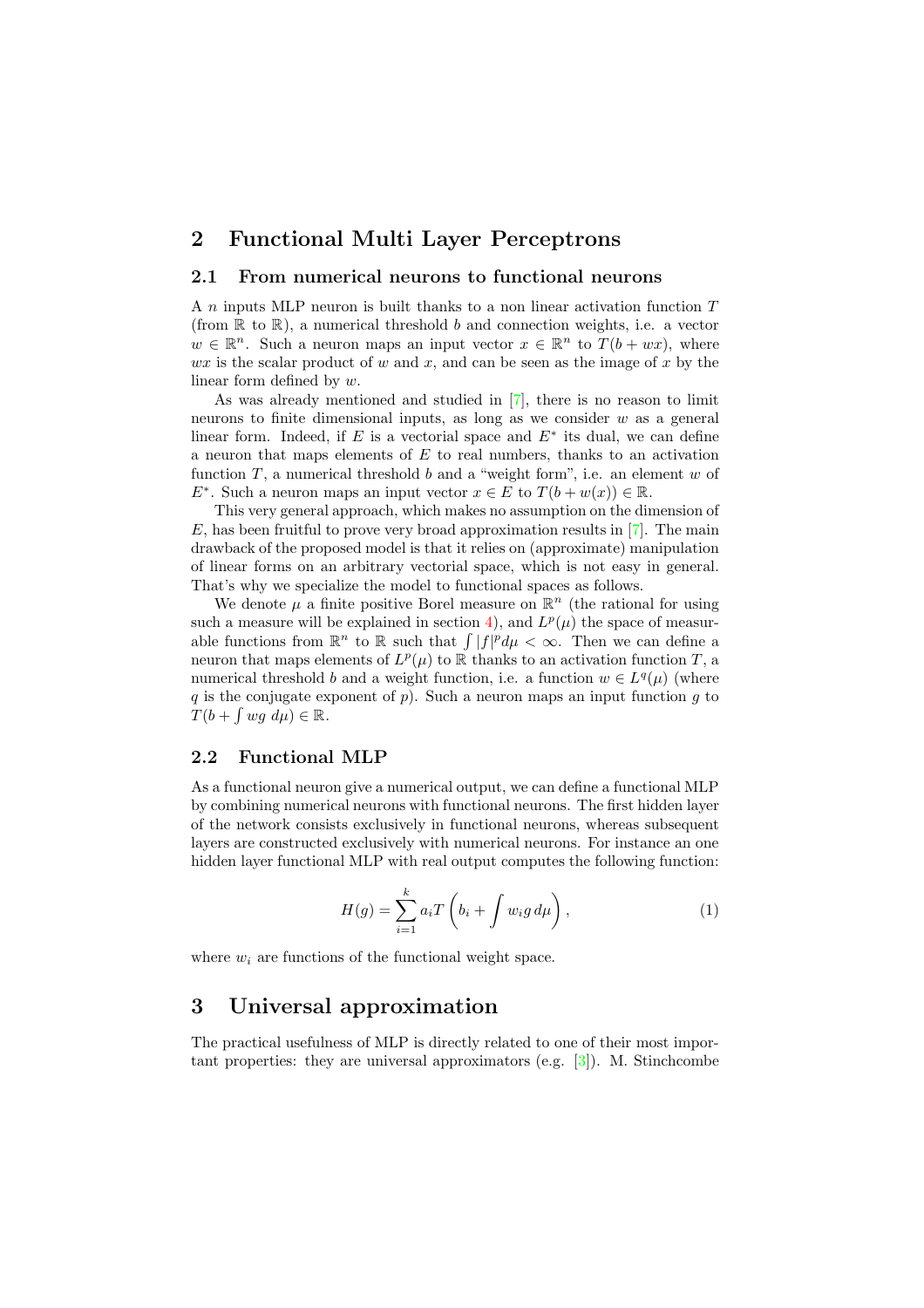has demonstrated in [\[7\]](#page-5-1) that universal approximation is possible even if the input space of the MLP is an (almost) arbitrary vectorial space. Unfortunately, the proposed theorems use quite complex assumptions on linear form approximations. We propose here simplified versions that are directly applicable to FDA.

#### 3.1 Theoretical results

Following [\[7\]](#page-5-1), we introduce a definition:

**Definition 1.** If  $X$  is a topological vector space,  $A$  a set of functions from X to  $\mathbb R$  and T a function from  $\mathbb R$  to  $\mathbb R$ ,  $S_T^X(A)$  is the set of functions exactly computed by one hidden layer functional perceptrons with input in  $X$ , one real output, and "weight forms" in A, i.e. the set of functions from X to  $\mathbb R$  of the form  $h(x) = \sum_{i=1}^{p} \beta_i T(l_i(x) + b_i)$  where  $p \in N$ ,  $\beta_i \in \mathbb{R}$ ,  $b_i \in \mathbb{R}$  and  $l_i \in A$ .

We have the following results:

<span id="page-2-0"></span>**Corollary 1.** Let  $\mu$  be a finite positive Borel measure on  $\mathbb{R}^n$ . Let  $1 < p \leq \infty$ be an arbitrary real number and q be the conjugate exponent of p. Let M be a dense subset of  $L^q(\mu)$ . Let  $A_M$  be the set of linear forms on  $L^p(\mu)$  of the form  $l(f) = \int fg \, d\mu$ , where  $g \in M$ . Let T be a measurable function from R to R that is non polynomial and Riemann integrable on some compact interval (not reduced to one point) of  $\mathbb{R}$ . Then  $S_T^{L^p(\mu)}$  $T^{L^{*}(\mu)}(A_M)$  contains a set that is dense for the uniform norm in  $C(K,\mathbb{R})$ , where K is any compact subset of  $L^p(\mu)$  and  $C(K, \mathbb{R})$  is the set of continuous functions from K to  $\mathbb{R}$ .

*Proof.* We give here a sketch of the proof which can be found in [\[5\]](#page-5-3). For  $p < \infty$ ,  $A_M$  is dense in  $(L^p(\mu))^* = L^q(\mu)$  and therefore, corollary 5.1.3 of [\[7\]](#page-5-1) applies (hypothesis on  $T$  allow to satisfy hypothesis of this corollary, thanks to  $[2]$ ).

For  $p = \infty$ , we show that the set of functions defined on  $L^{\infty}(\mu)$  by  $l(f) =$  $\alpha + \int f g d\mu$  where  $g \in M$  separates points in K, thanks to approximation of elements of  $L^1(\mu)$ . Then, we apply theorem 5.1 of [\[7\]](#page-5-1).  $\Box$ 

For  $p = 1$ , we must add an additional condition:

<span id="page-2-1"></span>**Corollary 2.** Let  $\mu$  be a finite positive compactly supported Borel measure on  $\mathbb{R}^n$ . Let T be a measurable function from  $\mathbb{R}$  to  $\mathbb{R}$ , that is non polynomial and Riemann integrable on some compact interval (not reduced to one point) of R. Let M be a subset of  $L^{\infty}(\mu)$  that contains a set which is uniformly dense on compacta in  $C(\mathbb{R}^n, \mathbb{R})$ . Then  $S_T^{L^1(\mu)}$  $T^{L^-(\mu)}(A_M)$  contains a set that is dense for the uniform norm in  $C(K, \mathbb{R})$ , where K is a compact subset of  $L^1(\mu)$ .

*Proof.* We prove that  $A_M$  is dense in  $(L^1(\mu))^* = L^\infty(\mu)$  for the weak-\* topology thanks to a two steps process: first we approximate a function in  $L^{\infty}(\mu)$  by a compactly supported continuous function (thanks to Lusin theorem, e.g. [\[6\]](#page-5-5)). Then we approximate this function on the support of the measure  $\mu$  thanks to hypothesis on M. The conclusion is obtained thanks to corollary 5.1.3 of  $\Box$ [\[7\]](#page-5-1).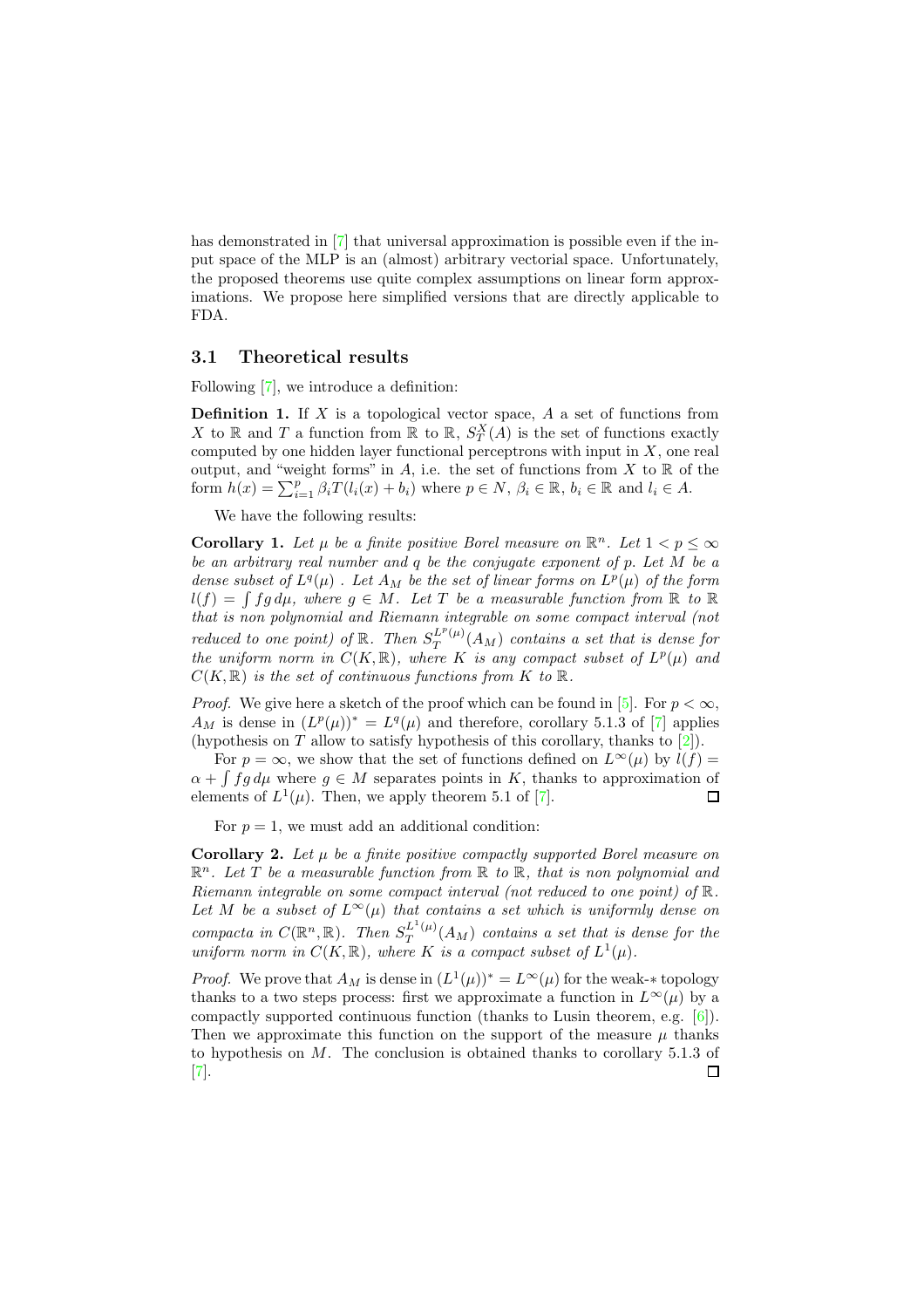#### <span id="page-3-1"></span>3.2 Practical consequences

Corollaries [1](#page-2-0) and [2](#page-2-1) show that as long as we can approximate functions in  $L^q(\mu)$ or in  $C(\mathbb{R}^n,\mathbb{R})$  (with elements of M), we can approximate continuous functions from a compact subset of  $L^p(\mu)$ .

On a practical point of view,  $M$  can be implemented by numerical MLPs. Indeed, [\[1\]](#page-5-6) provides density results in  $L^p(\mu)$  spaces  $(p < \infty)$  for MLP calculated functions, which is exactly what is needed for corollary [1.](#page-2-0) For corollary [2](#page-2-1) we need universal approximation on compacta of continuous functions, which can again be done by numerical MLP, according to results of [\[2\]](#page-5-4).

Corollaries [1](#page-2-0) and [2](#page-2-1) allows therefore to conclude that given a continuous function from a compact subset of a  $L^p(\mu)$  space to R and a given precision, there is a functional MLP (constructed thanks to numerical MLP) that approximates the given function to the specified accuracy. The unexpected result is that the approximating MLP uses a finite number of numerical parameters, exactly as in the case of finite dimensional inputs.

### <span id="page-3-0"></span>4 Consistency

#### 4.1 Probabilistic framework

In practical situations, input functions are not completely known but only through a finite set of input/output pairs, i.e.,  $(x_i, g(x_i))$ . In general, the  $x_i$ are randomly chosen measurement points. To give a probabilistic meaning to this model, we assume given a probability space  $\mathcal{P} = (\Omega, \mathcal{A}, P)$ , on which is defined a sequence of sequences of independent identically distributed random variables,  $(X_i^j)_{i\in\mathbb{N}}$  with value in Z, a metric space considered with its Borel sigma algebra. We call  $P_X$  the finite measure induced on Z by  $X = X_1^1$  (this observation measure plays the role of  $\mu$  in the universal approximation results). We assume defined on  $P$  a sequence of independent identically distributed random elements  $(G<sup>j</sup>)<sub>j\in\mathbb{N}</sub>$  with values in  $L^p(P_X)$  and we denote  $G = G<sup>1</sup>$ .

Let us now consider a one hidden layer functional perceptron that theoretically computes  $H(a, b, w, g^j) = \sum_{i=1}^k a_i T(b_i + \int w_i g^j dP_x)$ , where  $g^j$  is a realization of  $G^j$ , and each  $w_i$  belongs to  $L^q(P_X)$ . We replace this exact calculation which is not practically possible by the following approximation (a random variable) :

$$
\widehat{H}(a, b, w, G^j)^m = \sum_{i=1}^k a_i T\left(b_i + \frac{1}{m} \sum_{l=1}^m w_i (X_l^j) G^j (X_l^j)\right)
$$
(2)

<span id="page-3-2"></span>In practical settings, we will compute a realization of  $\widehat{H}^m$  for each input function realization associated with its evaluation points (which are themselves realization of the evaluation sequences).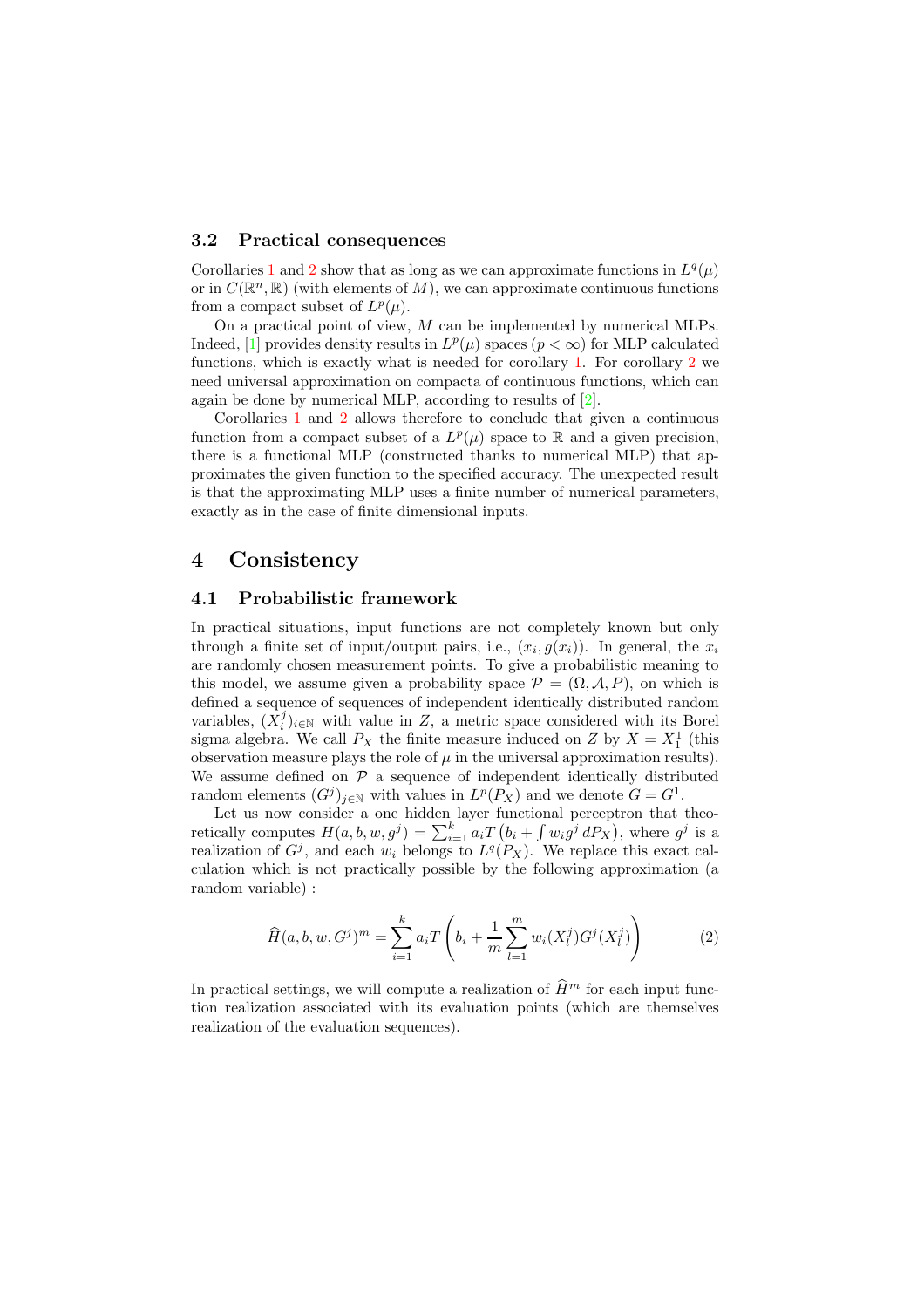#### 4.2 Parametric approach

As explained in section [3.2,](#page-3-1) we propose to rely on numerical MLP for practical representation of weight functions. More generally, we can use parametric regressors, that is a easily computable function F from  $W \times Z$  to R, where W is a finite dimensional weight space (numerical MLPs are obviously a special case of parametric regressors when the number of parameters is fixed). With parametric regressors, equation [2](#page-3-2) is replaced by:

$$
\widehat{H}(a,b,w,G^j)^m = \sum_{i=1}^k a_i T\left(b_i + \frac{1}{m} \sum_{l=1}^m F_i(w_i, X_l^j) G^j(X_l^j)\right)
$$
(3)

#### 4.3 Consistency result

The parametric approach just proposed allows to tune a given functional MLP for a proposed task. In regression or discrimination problems, each studied function  $G^j$  is associated to a real value  $Y^j$   $((Y^j)_{j\in\mathbb{N}})$  is a sequence of independent identically distributed random variables defined on  $P$  and we denote  $Y = Y<sup>1</sup>$ ). We want the MLP to approximate the mapping from  $G<sup>i</sup>$  to  $Y<sup>i</sup>$  and we measure the quality of this approximation thanks to a cost function, l. In order to simplify the presentation, we consider as in  $[8]$  that l models both the cost function and the calculation done by the functional MLP, so that it can be considered as a function from  $L^p(P_X) \times \mathbb{R} \times W$ , where W is a compact subset of  $\mathbb{R}^q$  which corresponds to all numerical parameters used in the functional MLP (this includes parameters directly used by the functional MLP as well as parameters used by embedded parametric regressors).

The goal of MLP training is to minimize  $\lambda(w) = E(l(G, Y, w))$ . Unfortunately, it is not possible to calculate exactly  $\lambda$  which is replaced by the random variable  $\widehat{\lambda}_n(w) = \frac{1}{n} \sum_{j=1}^n l(G^j, Y^j, w)$ . In [\[8\]](#page-5-7), H. White shows that for finite dimensional input spaces and under regularity assumptions on  $l, \hat{\lambda}_n$  converges almost surely uniformly on  $W$  to  $\lambda$ , which allows to conclude that estimated optimal parameters (i.e., solution to  $\min_{w \in W} \widehat{\lambda}_n(w)$ ) converge almost surely to optimal parameters (i.e. to the set  $W^*$  of solution to  $\min_{w \in W} \lambda(w)$ ). We have demonstrated in [\[5\]](#page-5-3) that this result can be extended to infinite dimensional input spaces, i.e. to  $L^p(P_X)$ .

Unfortunately, we cannot directly rely on this result for practical situations, because we cannot compute exactly  $H$ , but rather  $\widehat{H}^m$ . We define therefore  $\widehat{l}^m$ by exactly the same rational as  $l$  except that the exact output of the functional MLP is replaced by  $\widehat{H}^m$ . This allows to define  $\widehat{\lambda}_n^m(w) = \frac{1}{n} \sum_{j=1}^N \widehat{l}^{m^j} (G^j, Y^j, w)$ , where  $m = \inf_{1 \leq j \leq n} m_j$ , and  $\hat{w}_m^m$  a solution to  $\min_{w \in W} \hat{\lambda}_m^m(w)$ .

We show in  $[5]$  that under regularity assumptions on the cost function  $l$  and on the parametric regressors,  $\lim_{n\to\infty} \lim_{m\to\infty} d(\hat{w}_n^m, W^*) = 0$ .<br>The number of this number is write similar to the

The practical meaning of this result is quite similar to the corresponding result for numerical MLP: we do not make systematic errors when we estimate optimal parameters for a functional MLP using a finite number of input func